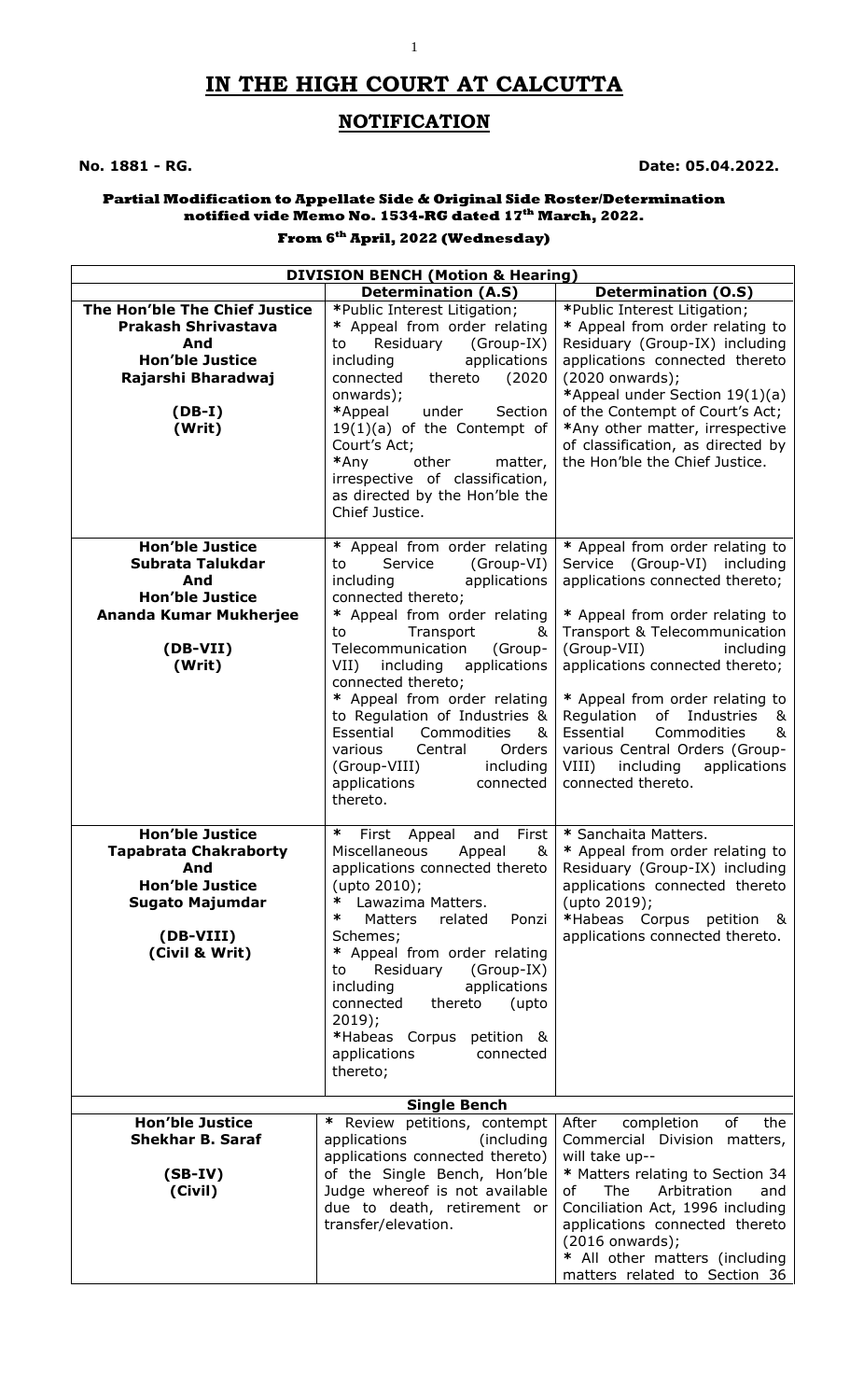|                                                                                 |                                                                                                                                                                                                                                                                                                                                                                                                  | Arbitration<br>The<br>of<br>and<br>Conciliation Act, 1996) under<br>Arbitration Act, 1940 and The<br>Arbitration & Conciliation Act,<br>including<br>1996<br>applications<br>connected thereto irrespective<br>of year (except matters relating<br>to Section 34 of Arbitration and<br>Conciliation Act, 1996 prior to<br>$2016$ ;<br>* Review petitions, contempt<br>applications<br>(including)<br>applications connected thereto)<br>of the Single Bench, Hon'ble<br>Judge whereof is not available<br>due to death, retirement or<br>transfer/elevation.           |
|---------------------------------------------------------------------------------|--------------------------------------------------------------------------------------------------------------------------------------------------------------------------------------------------------------------------------------------------------------------------------------------------------------------------------------------------------------------------------------------------|------------------------------------------------------------------------------------------------------------------------------------------------------------------------------------------------------------------------------------------------------------------------------------------------------------------------------------------------------------------------------------------------------------------------------------------------------------------------------------------------------------------------------------------------------------------------|
| <b>Hon'ble Justice</b><br>Ravi Krishan Kapur<br>$(SB-VI)$<br>(Civil & Criminal) | ∗<br>Hearing of old<br>criminal<br>appeals after regular list is<br>exhausted.                                                                                                                                                                                                                                                                                                                   | of<br>the<br>After<br>completion<br>Commercial Division<br>matters,<br>will take $up-$<br>∗<br>Interlocutory<br>matters<br>(excluding matters related to<br>Section 36 of The Arbitration<br>and Conciliation Act, 1996)<br>related<br>matters<br>and<br>to<br>Intellectual<br>Property<br>Rights<br>(except suit);<br>∗<br>Matters<br>relating<br>to<br>Companies Act including suits<br>against<br>companies<br>(in<br>liquidation),<br>admiralty<br>and<br>contempt matters relating to<br>Company<br>Law<br>Board<br>and<br>misfeasance;<br>Insolvency<br>matters. |
| <b>Hon'ble Justice</b><br><b>Tirthankar Ghosh</b><br>$(SB-XVI)$<br>(Criminal)   | Criminal Revision matters<br>∗<br>applications<br>including<br>connected thereto (From 2013<br>to 2020).<br>Admission and hearing of<br>∗<br>Criminal<br>Appeal<br>including<br>application for suspension of<br>sentence in pending appeal and<br>other applications connected<br>thereto (upto 2015);<br>* Hearing of Criminal Appeal<br>relating to 'Crime<br>against<br>Women'. (upto 2015). |                                                                                                                                                                                                                                                                                                                                                                                                                                                                                                                                                                        |
| <b>Hon'ble Justice</b><br>Ananda Kumar Mukherjee<br>(Criminal)                  | ∗<br>Criminal Revision matters<br>including<br>applications<br>connected thereto irrespective<br>of years;<br>* Criminal Appeal irrespective<br>of years including applications<br>connected thereto.                                                                                                                                                                                            |                                                                                                                                                                                                                                                                                                                                                                                                                                                                                                                                                                        |
| Hon'ble Justice Krishna Rao<br>$(SB-XIX)$<br>(Civil & Criminal)                 | $\ast$<br>Hearing of old criminal<br>appeals after regular list is<br>exhausted.                                                                                                                                                                                                                                                                                                                 | of<br>After<br>the<br>completion<br>Commercial Division matters,<br>will take $up-$<br>* Matters related to Section 34<br>of<br>The Arbitration<br>and<br>Conciliation Act, 1996 including<br>applications connected thereto<br>(upto 2015);<br>* Hearing of suits irrespective<br>of years excluding matters<br>assigned to other Bench(s).                                                                                                                                                                                                                           |